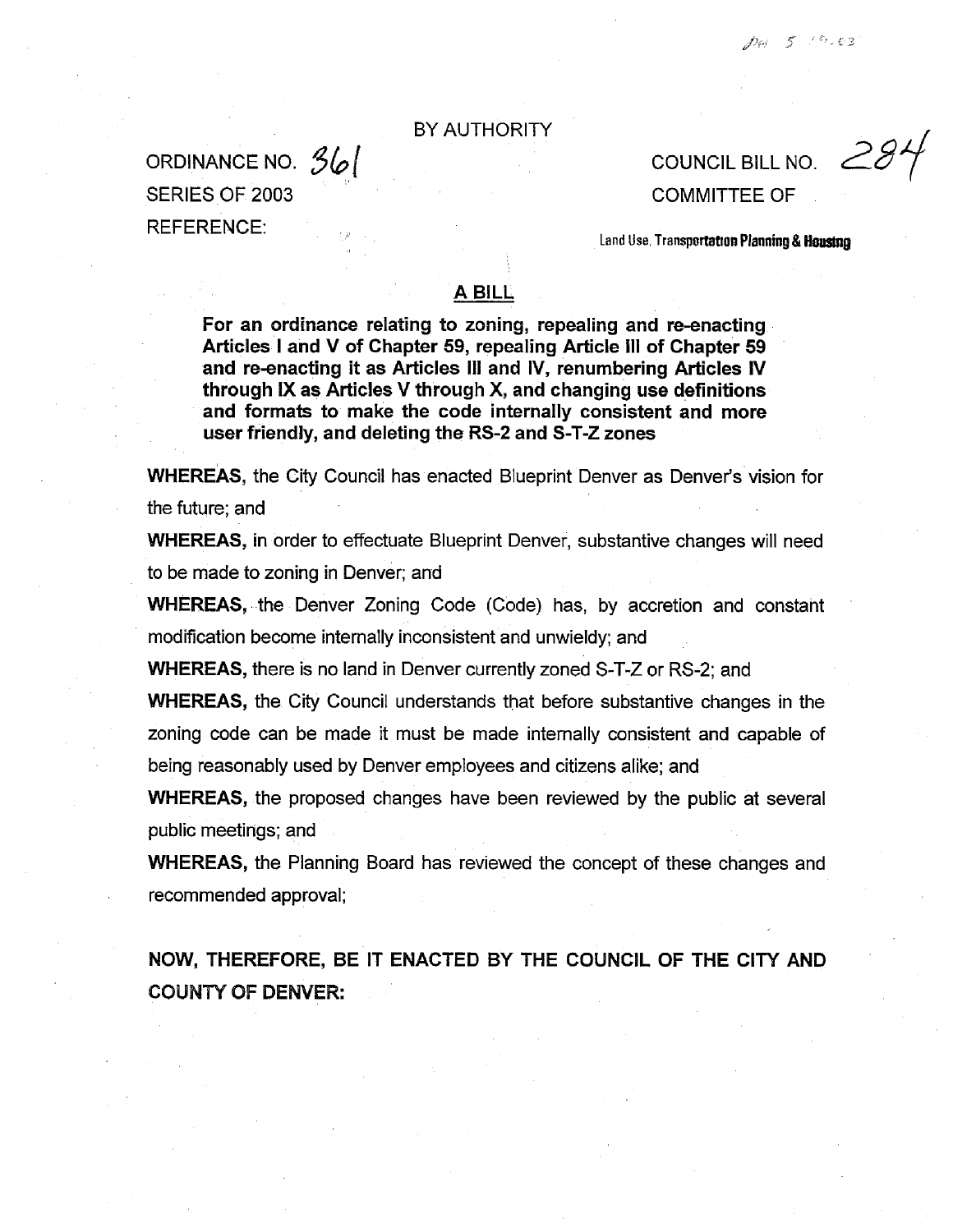licensed to sell alcoholic beverages, any bookstore or theater, (b) a business operated or employing licensed psychologists, licensed physical therapists, licensed cosmetologists or licensed barbers performing functions authorized under the license held, and a business operated by or employing licensed physicians or licensed chiropractors engaged in the healing arts.

- (260) *Shelter for the homeless:* A facility which has as its primary function the provision for overnight sleeping accommodations for homeless people. Such accommodations shall be in undivided sleeping space, offered for little or no financial compensation, and shall be operated in a manner which encourages short-term occupancy by residents. Such facility may include accessory support services but shall not be operated in such a manner that changes its primary function to a use classified as follows: community corrections facility, hospital, nursing home, rehabilitation center for the handicapped, or residence for older adults. A shelter for the homeless shall be considered a large residential care use.
- (261) *Shop:* A use devoted primarily to the sale of a service or a product or products but the service is performed or the product to be sold is prepared in its finished form on the premises. Packaging is not considered to be preparation.
- (262) *Short-term occupancy:* The use of housing accommodations or rooms by a person or persons for periods less than one (I) month.
- (263) *SIC:* Standard Industrial Classification as published by the U.S. Census Bureau, has been replaced by the NAICS.
- (264) *Side line ofa zone lot:* Any boundary of a zone lot which is neither a front line nor a rear line.
- (265) *Sign:* A sign is any object or device or part thereof situated outdoors or indoors which is used to advertise or identify an object, person, institution, organization, business, product, service, event or location by any means including words, letters, figures, designs, symbols, fixtures, colors, motion illumination or projected images. Signs do not include the following:
	- a. Flags of nations, or an organization of nations, states and cities, fraternal, religious and civic organizations;
	- b. Merchandise, pictures or models of products or services incorporated in a window display;
	- c. Time and temperature devices not related to a product;
	- d. National, state, religious, fraternal, professional and civic symbols or crests; e. Works of art which in no way identify a product.
- (266) *Sign with backing:* Any sign that is displayed upon, against or through any material or color surface or backing that forms an integral part of such display and differentiates the total display from the background against which it is placed.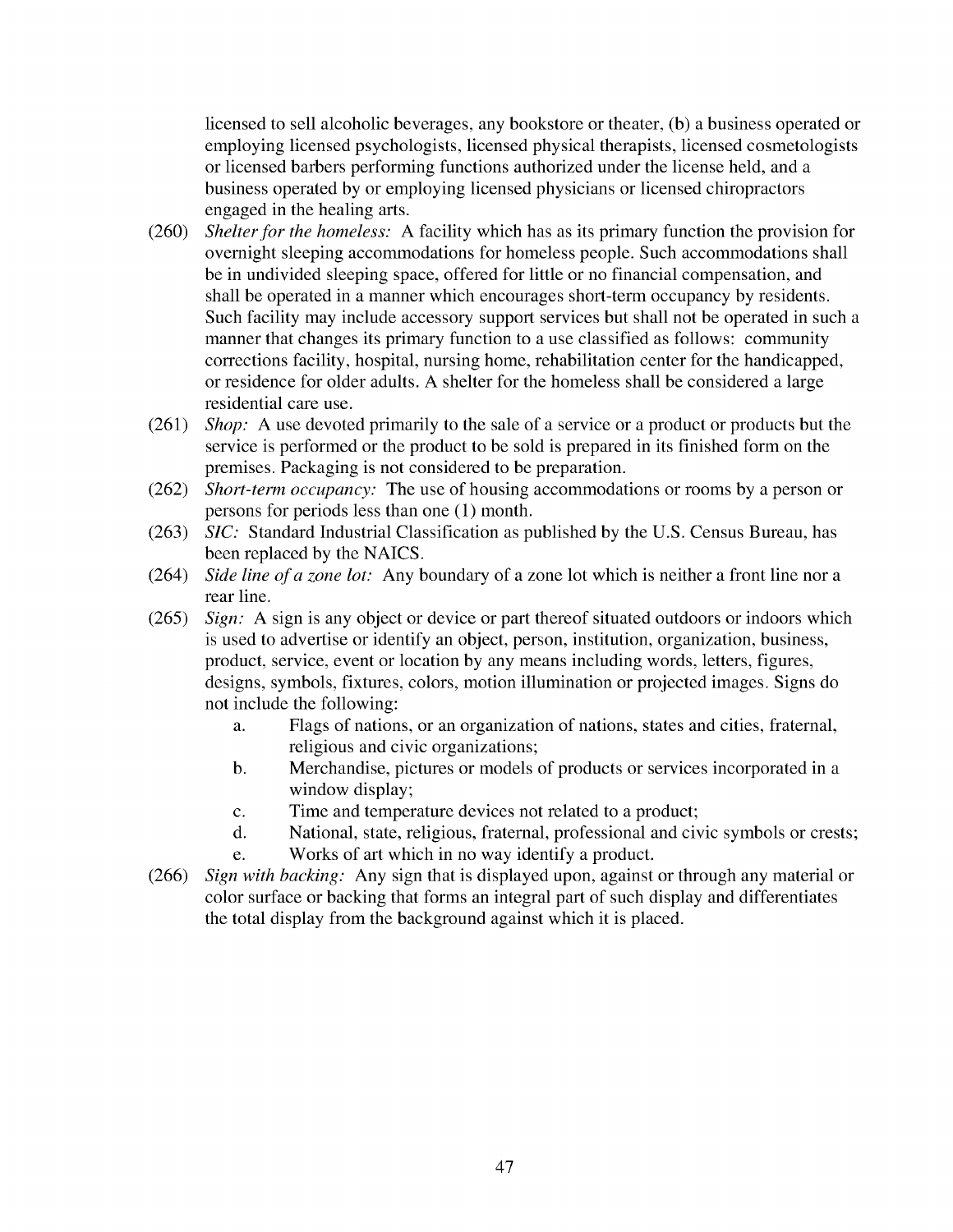1 2 3 4 5 6 7 8 9 10 11 12 13 14 15 16 a. *Large residential care use:* In the RS-4, R-0, R-1, R-X, R-2, R-2-A and R-2-B zone districts, large residential care uses, other than a community corrections facility or a shelter for the homeless, shall be located only in a structure existing on May 24, 1993, and shall be limited to a maximum number of twenty (20) residents. Such structure shall not be enlarged as long as it is used for a large residential care use. In the R-3, R-3-X and R-4 zone districts, large residential care uses, other than a community corrections facility or a shelter for the homeless, shall be limited to a maximum of forty (40) residents. b. *Community corrections facility.*  1. Permitted location. This facility shall be allowed only in the B-5, B-7, PRV, 1-0, 1-1 and 1-2 zone districts; and shall be located more than fifteen hundred (1,500) feet from a school meeting all requirements of the compulsory education laws of the state and more [than] fifteen hundred (1,500) feet from a residential zone district; and shall be located more than one thousand (1,000) feet from any liquor store, any drugstore licensed to sell package liquors, or any retail package liquor business. 2. The proposed number of residents shall not exceed one (1) person per two

hundred (200) square feet of gross floor area with a maximum of forty (40) residents in the permitted zone districts; provided, however, if a proposed facility is located in the 1-1 or 1-2 zone districts, such facility may have up to sixty (60) residents.

c. Shelter for the homeless.

1. Permitted location. Shelters for the homeless shall be allowed only in the R-3, R-

4, R-5, B-A-1, B-3, B-A-3, B-4, B-5, B-7, B-8, 1-0, 1-1, 1-2 and 0-1 zone districts.

2. Number of beds. The number of beds in the shelter shall not exceed two hundred (200).

3. Shelters allowed in churches. Shelters operated within and by a church need not comply with the provisions of this subsection provided the following limitation is satisfied. Such shelter may be operated for up to seventy-five (75) days in either consecutive or nonconsecutive order per calendar year with any number of residents, or it may be operated throughout the entire year with one (1) of the following: a maximum of eight (8) residents or any number of persons bearing to each other a relationship as defined in section 59-2(96), single unit dwelling. If such limitation is exceeded, the shelter must comply only with the requirements of section  $59-82(d)(4)a$ , spacing and density regulations, and need not comply with any other requirements of section 59-82, residential care uses.

34 35 36 4. Spacing required from a school. Proposed shelters for the homeless shall be located more than five hundred (500) feet from a school meeting all the requirements of the compulsory education laws of the state.

37 38 5. Applications for a permit for a shelter shall contain information addressing the following matters: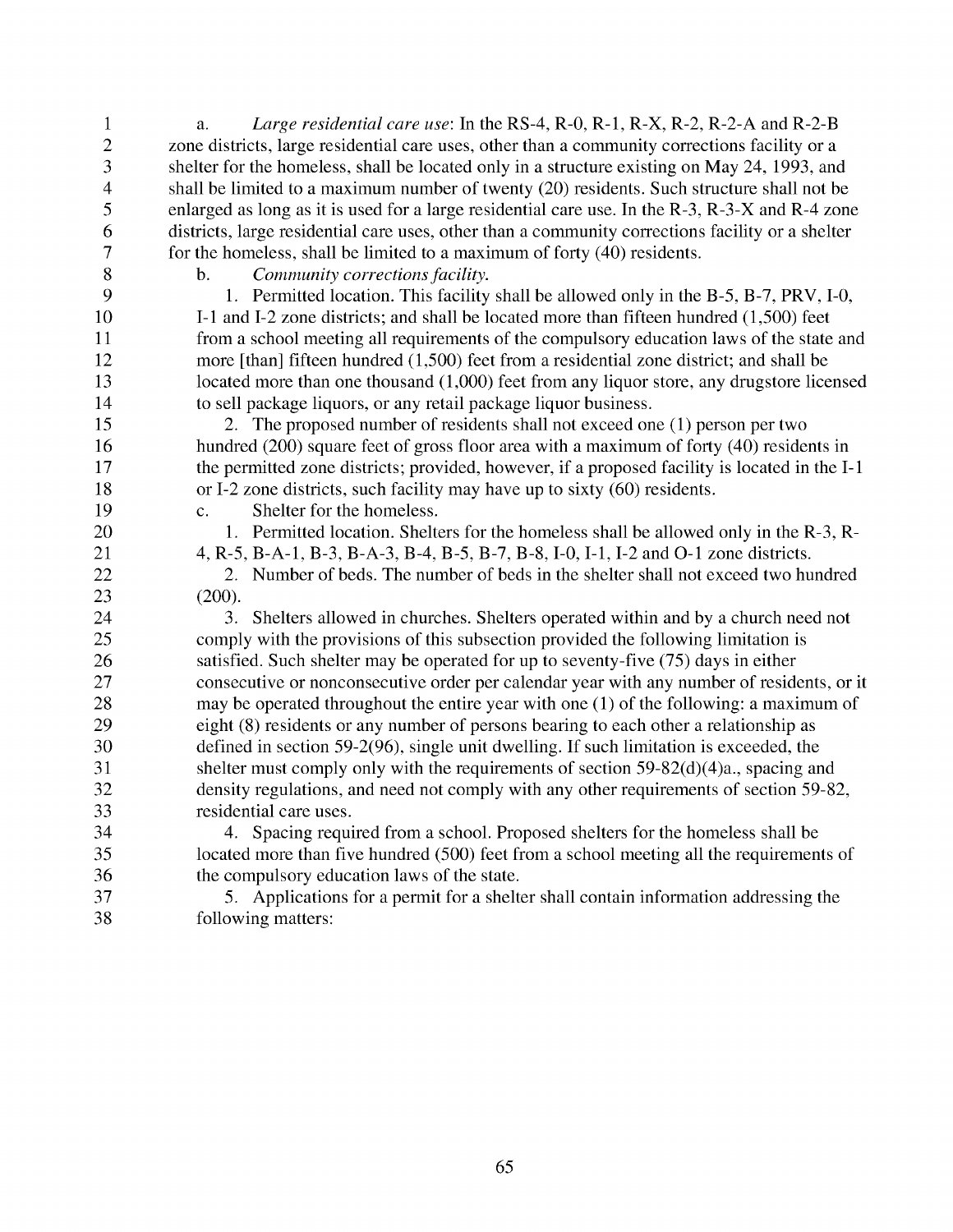- 1 2 3 4 5 6 7 8 9 10 11 12 13 14 15 16 17 18 19 20 21 22 23 24 25 26 27 28 29 30 31 32 33 34 35 36 37 i. Maximum resident capacity; ii. Characteristics of the client group; iii. Accessibility of the site to other services and facilities which are needed by residents of the proposed shelters; iv. General hours of operation; v. Services provided; vi. The adequacy of off-street parking to serve the staff and residents, such as parking to be located either on the site and/or nearby sites; vii. If a new building is to be constructed, the compatibility of its proposed architectural characteristics and site design to the surrounding neighborhood; viii. The availability of restroom facilities serving the shelter residents while the shelter is closed including, but not limited to, restroom facilities provided by the city; ix. The placement and supervision of waiting areas so that the operation of the shelter should not normally create obstructions or problems in the use of adjacent public rights-of-way; x. Evidence that the proposed shelter for the homeless will comply with the limitations on external effects as established for uses by right in the district in which it is to be located; and xi. Other characteristics of the operation which the applicant may deem to be of significance. 6. No permit shall be approved unless the zoning administrator finds that the proposed shelter will not substantially or permanently injure the appropriate use of conforming residential properties located within five hundred (500) feet of the proposed use. Evidence of such injury shall clearly establish the anticipated specific problems attributed to residents of the proposed shelter for the homeless while in or around the shelter as distinct from the general problems attributed to persons using or passing through the subject area. 7. Notwithstanding the restriction of section 59-82(e)(4) and 59-82(e)(5) below, the permanent increase in the number of shelter residents or in the amount of floor area of such shelter exceeding ten (10) percent shall require the approval of a use permit according to the procedure established in section 59-82(d) above. In reviewing requests for such increases, the review committee and the zoning administrator shall consider the matters listed in section 59-82(d) above. (e) *Administration.* All residential care uses shall comply with the following provisions, except as otherwise provided for herein: (1) *Residential care use/neighborhood communication and enforcement.* The applicant or
- 38 operator of a residential care use shall designate a staff member who shall be available on a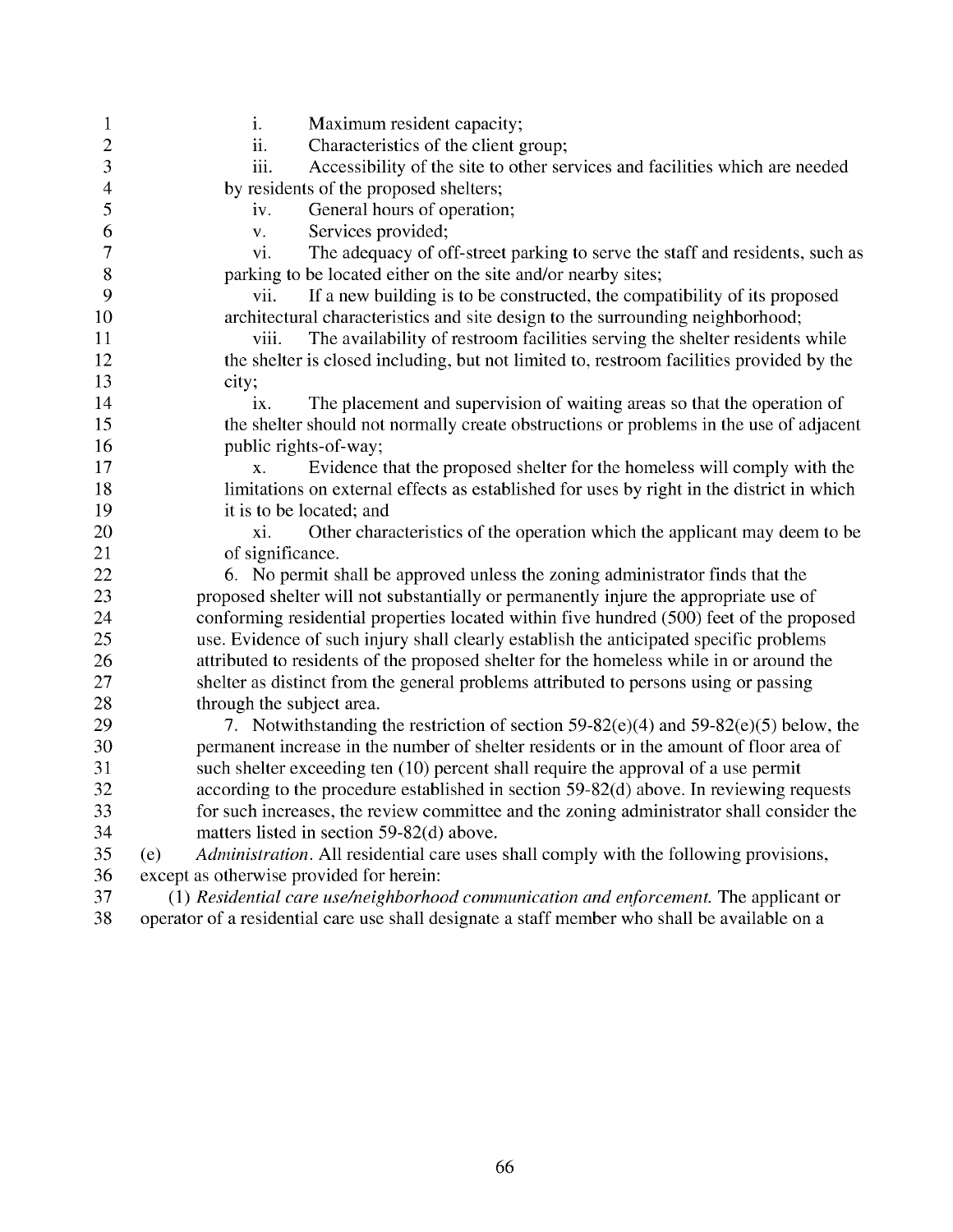1 2 3 4 5 6 7 8 9 10 11 12 13 14 continuous basis to receive questions and concerns from interested neighbors. Any issues not satisfactorily resolved through the applicant and facility staff shall be reported to the zoning administrator. The zoning administrator shall promptly notify all registered neighborhood organizations whose boundaries encompass the facility, the applicant, and the facility of the complaint; promptly investigate any complaint; and, if necessary, facilitate a meeting with the applicant, the operator and the complainant no later than forty-five (45) days after receipt of the complaint. The department of zoning administration shall notify the applicant, the operator and the complainant of the result of the investigation and any resolution of the issue. If the issue cannot be resolved at the meeting and if the complaint involves a violation of this section of the Code or any conditions placed on the permit, then the zoning administrator shall either issue a cease and desist order, issue a summons and complaint into court, or take other appropriate action. The zoning administrator shall also forward the complaint to the appropriate licensing and other governmental agencies. The results of the agency investigations shall be forwarded to the zoning administrator, the complainant and the registered neighborhood organization.

15 16 17 18 19 20 21 22 23 24 25 (2) *Biennial renewal ofthe permit.* Every permit for a residential care use authorized herein shall be effective for a period of two (2) years from the date of authorization, such permit to be renewable biennially by the department of zoning administration. A notice shall be sent, as provided under section 12-94, registration and notification of neighborhood organizations, and appropriate city council members sixty (60) days prior to the renewal date. Such notification shall solicit comments regarding the operation of the facility. If the zoning administrator determines that the above notification will cause a danger to residents in certain care situations, the zoning administrator may waive the notification requirement. The renewal of each permit shall be accomplished upon a finding by the zoning administrator that all conditions imposed on the use have been complied with, and that the facility will not substantially or permanently injure the appropriate use of nearby conforming property.

26

(3) *Continuation of certain existing uses.* 

27 28 29 30 31 32 33 34 An institution or any other use operating as a residential care use and existing as of April 1, 1993, shall be classified as a legal, nonconforming use and may continue its operation providing it has a valid zoning permit or has applied for a zoning permit by a date one hundred twenty (120) days after May 24, 1993. Such legal, nonconforming use shall be issued a permit upon compliance with section  $59-82(d)(4)d$ ., limitations on external effects, only and shall not be required to comply with any other provisions of section 59-82. This provision, however, does not apply to uses in a planned unit development zone district or to a use under adverse administrative action by the city as of April 1, 1993.

35 36 37 b. Any church containing an existing shelter for the homeless as of May 24, 1993, shall notify the department of zoning administration within one hundred twenty (120) days of May 24, 1993.